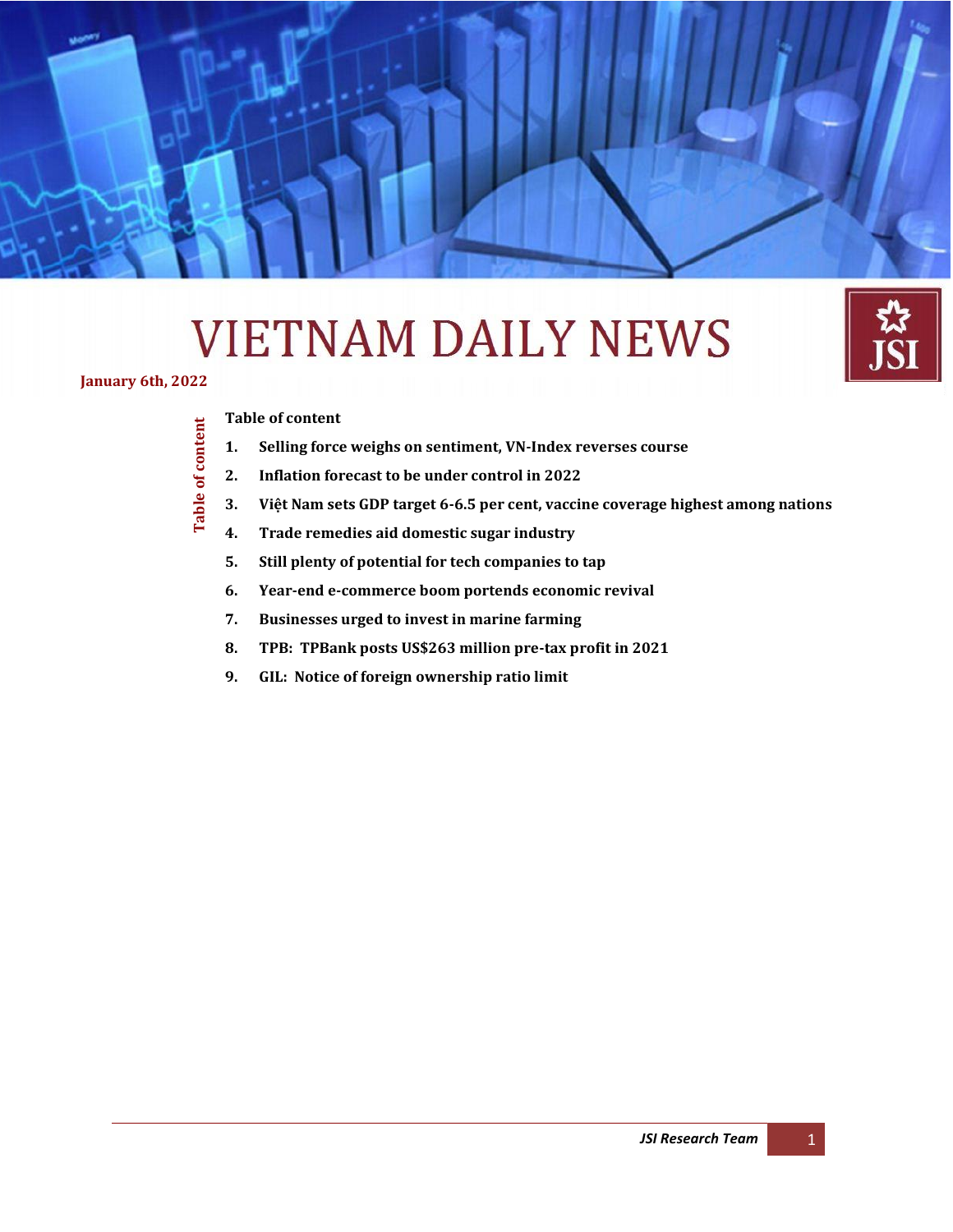# **Market Analysis**

#### <span id="page-1-0"></span>**1. Selling force weighs on sentiment, VN-Index reverses course**

The market ended mixed on Wednesday, as rising selling force triggered losses in many large-cap stocks, especially in manufacturing, real estate and banking sectors.

On the Ho Chi Minh Stock Exchange (HoSE), the VN-Index finished lower but still hovered above the 1,500 point-level. Accordingly, the market benchmark declined 3.08 points, or 0.2 per cent, to 1,522.5 points after gaining nearly 20 points in the opening session of 2022.

The market's breadth was negative with 221 stocks rising, while 240 stocks dropped. Liquidity increased compared to yesterday as nearly VND33 trillion (US\$1.45 billion) was poured into HoSE, equivalent to a trading volume of more than 1 billion shares.

The index's reversal was due to strong selling pressure that weighed on many large-cap stocks. Of which the 30 biggest stocks tracker VN30-Index fell 12.86 points, or 0.82 per cent, to 1,546.01 points.

Nineteen stocks in the VN30 basket inched down, while ten stocks climbed with one stock hitting the biggest daily gain. And one stock ended flat.

Masan Group (MSN) led the downtrend yesterday, down 5.29 per cent. Other stocks that contributed to the fall were Vingroup (VIC), down 0.99 per cent, Vinhomes (VHM), down 1.29 per cent, Vietcombank (VCB), down 1.27 per cent and VPBank (VPB), down 1.53 per cent.

After opening the first session of the new year on a positive note, big bank stocks witnessed strong correction due to profit-taking activities. MBBank (MBB), HDBank (HDB), Techcombank (TCB), BIDV (BID) and Asia Commercial Joint Stock Bank (ACB) lost at least 0.8 per cent.

However, the losses were capped by gains in some pillar stocks. Accordingly, PV Gas (GAS) was the biggest gainer on Wednesday, boosted by skyrocketing global oil price that hit \$80 per barrel on January 4. GAS shares climbed 3.04 per cent.

Also helping to limit the downtrend, Vincom Retail (VRE), Development Investment Construction JSC (DIG) and Vietnam Rubber Group (GVR) posted big gains, with VRE and DIG both hitting the maximum daily gain of 7 per cent, while GVR was up more than 2.1 per cent.

The HNX-Index on the Ha Noi Stock Exchange (HNX), meanwhile, still edged up 6.26 points, or 1.32 per cent, to 480.36 points.

During the session, over 137.6 million shares were traded on the northern bourse, worth nearly VND4.1 trillion.

On the other hand, foreign investors fled from the market after net selling a value of VND220.77 billion on both main exchanges. Of which, they net sold a value of VND256.48 billion on HoSE, while net bought a value of VND35.71 billion on HNX.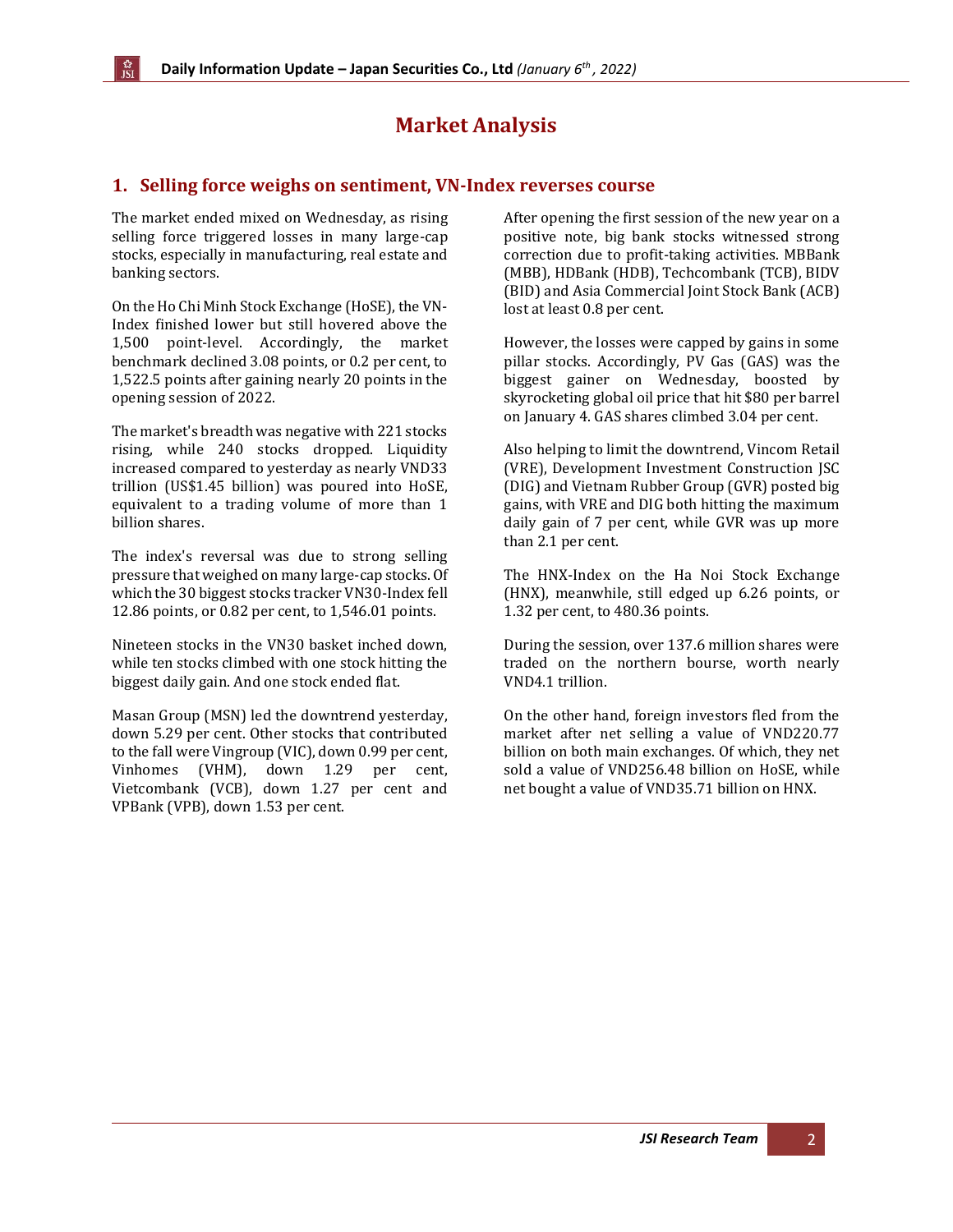# **Macro & Policies**

### <span id="page-2-0"></span>**2. Inflation forecast to be under control in 2022**

Though there will be pressure on inflation in 2022, experts forecast it will remain under control and the National Assembly's target of 4 per cent target is still feasible.

At a seminar on market and pricing held in Ha Noi on Tuesday, the director of the Institute of Economics and Finance Nguyen Ba Minh forecast the average consumer price index (CPI) in 2022 will increase roughly 2-3 per cent compared to 2021.

According to Minh, inflation in 2022 will be well controlled as it will be difficult for global raw material prices to increase significantly due to the complicated spread of new variant Omicron, trade wars and political conflicts in the world.

Purchasing power in the domestic market will be still weak because the income of workers has been reduced, as production stagnated during the pandemic.

Minh forecast gasoline prices to be stable at US\$65- 80 per barrel.

He explained if the oil price increases sharply, the US will increase the supply of shale oil. At that time, the US will gain the oil market share of OPEC and OPEC + countries, meaning the latter will then have to increase the supply to cause oil prices to fall again.

Discussing pork prices in 2022, Minh said the domestic supply of pork is quite abundant. The product's price has decreased sharply compared to December 2020 and will also be stable at VND45,000-60,000 per kg until the end of 2022.

Expert Nguyen Duc Do also agreed that CPI in 2022 will remain at a low level. Though the economy is recovering, the output of 2022 will still be below potential. If Viet Nam's GDP in 2022 grows by 6.5 per cent, the Government's target, or even 8-9 per cent as some forecast, the average GDP growth rate in the 2020-22 period is only at 4-5 per cent, much lower than 6 per cent in the 2011-20 period, he explained.

However, experts said controlling inflation in 2022 will not be easy as the index can increase quite high from the beginning of this year, in the wake of the global economic recovery and commodity prices on an upward trend.

The economic recovery in 2022, under the impacts of economic development support packages, will cause consumption and investment demands to increase, putting pressure on prices.

Experts suggested pandemic prevention will provide the prerequisite for production and market stability to keep CPI under 4 per cent this year, as set by the National Assembly.

According to economist Ngo Tri Long, the authorities should closely monitor supply and demand sources in the domestic market, especially before Lunar New Year, to take appropriate measures to control prices.

At the event, representatives from the Ministry of Finance's Price Management Department said the department will closely monitor the world's economic developments and inflation, promptly taking effective action in managing domestic production and balancing local supply and demand in a move to successfully control inflation right from the first months of 2022.

#### <span id="page-2-1"></span>**3. Việt Nam sets GDP target 6-6.5 per cent, vaccine coverage highest among nations**

Việt Nam has set a 6-6.5 per cent GDP growth target and US\$3,900 in GDP per capita for 2022 with a focus on COVID-19 prevention and control and economic recovery, said top leaders during an online conference with localities across the country yesterday.

Speaking at the conference, General Secretary of the Communist Party of Việt Nam Nguyễn Phú Trọng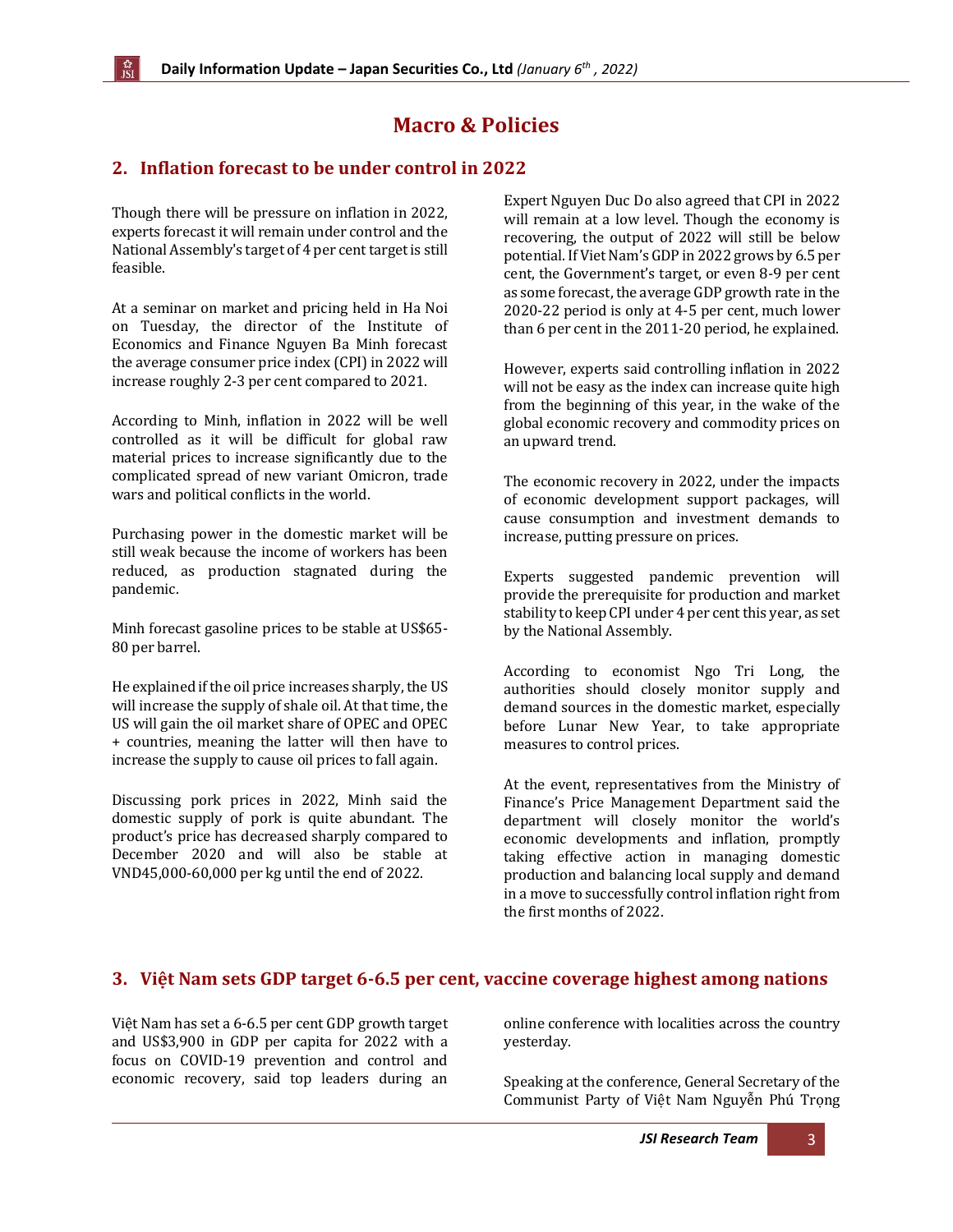said against all odds Việt Nam has managed to check the spread of the virus, minimise the damage done and provide ample support for the population as well as the business community.

He expressed his gratitude to the tremendous efforts of health workers, police officers, soldiers and other frontline workers, who have been putting their own health on the line in the fight against the virus.

The fight against corruption and effort to improve transparency is one of the Government's top priorities in 2022, said Prime Minister Phạm Minh Chính.

The year 2022 is to be the year Việt Nam will overcome the pandemic, get back on track with its economy and development while maintaining social order, sovereign rights and peace, he said.

The Government has identified three major tasks for economic development in 2022, noting that the country is to capitalise on every opportunity to promote socio-economic recovery and development nationwide, maintain long-term growth momentum, and make use of new and sustainable drivers, said Deputy Prime Minister Lê Minh Khái.

Among these, the first is to revive and promote production and business activities, boost exports, accelerate public investment disbursement, and encourage public-private partnerships for developing infrastructure, especially strategic infrastructure facilities.

The second is to persistently maintain macroeconomic stability, control inflation, and improve the economy's self-reliance, resilience, and adaptability. The third is to boost substantive and effective economic restructuring; develop ecommerce, the digital economy, and new business models applying information and digital technology; and deal with outstanding problems that have lasted for years, according to the Deputy PM.

Another top priority for the Government in 2022 is to improve Việt Nam's business environment with a coordinated effort by central and local governments to make the country an attractive and dynamic investment destination for foreign investors.

During the last decade, the country has gained some ground as its Global Competitive Index (published by the World Economic Forum) jumped 10 places to 67 of 141 in 2019 - the last release by WEF before the pandemic, Innovation to 44 of 132 for 2021, Digital Governance 86 of 193 and Sustainable Development 51 of 165 for 2020.

The country has set a target to further improve its ranking by breaking into the top 50 of the Global Competitive Index, top 40 of the Innovation Index and top 60 of the Digital Governance Index.

In order to realise said objectives, the central Government is to hold ministers and high-ranking government officials accountable and responsible for the improvement in their respective fields. In addition, the central Government is to continue to push its decentralisation effort to grant local governments additional autonomy as well as responsibilities.

#### **Vaccine coverage**

Việt Nam is among countries with the highest vaccine coverage, ranking 6th among nations around the world, said Deputy PM Phạm Bình Minh.

By the end of 2021, 99.6 per cent of those 18 and over received at least one shot of vaccine, with 90.9 per cent fully inoculated. Vaccine coverage among children from 12 to 17 are 85.6 per cent and 57 per cent, respectively. Work is underway to purchase vaccines for children from 5 to 11 years old.

Minh said the Government is to make the best use of every opportunity for national socio-economic development in every sector and locality and maintain drivers of growth for the long term. He required ministries, agencies and localities to prioritise resources for the effective implementation of the COVID-19 prevention and control programme and the socio-economic recovery and development programme.

Last year, Việt Nam's gross domestic product expanded by 2.58 per cent. Revenue of the State budget surpassed VNĐ1.56 quadrillion (US\$67.8 billion), or 16.4 per cent higher than forecast. With a record \$668.5 billion in export-import value, Việt Nam's trade surplus was estimated at \$4 billion, making it one of the 20 countries with the biggest trade scale in the world.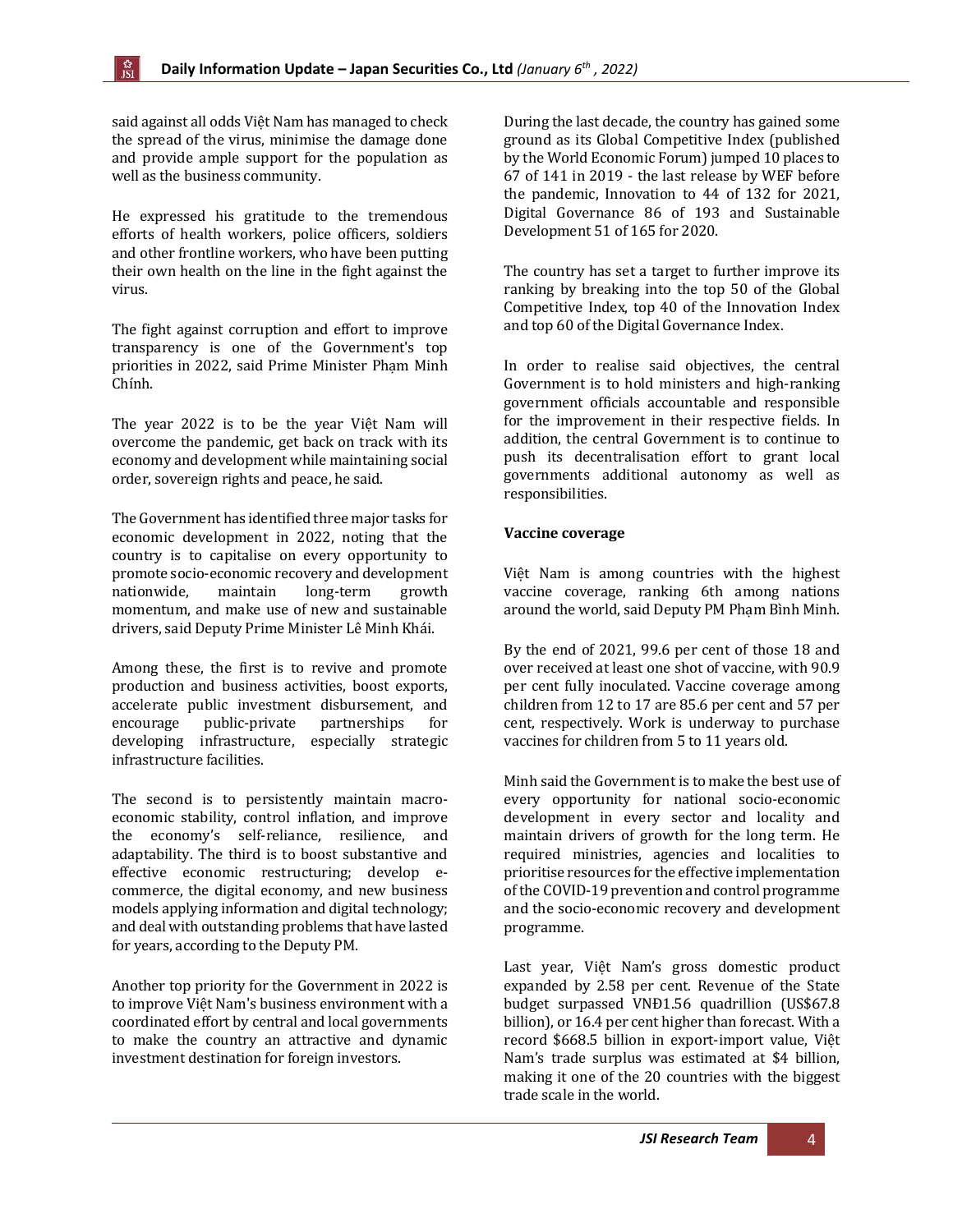The country saw a 9.2 per cent rise in FDI inflows, demonstrating foreign investors' confidence in Việt Nam's investment and business environment, Minh said.

At the same time, he called attention to existing problems, including potential macro-economic risks, rising inflation pressure and bad debts, exports' reliance on the FDI sector and several markets, falling domestic purchasing power, and disruption in several manufacturing and supply chains.

Equitisation of State-owned enterprises fails to pick up while the service sector, especially tourism, lodging and transportation, still faces difficulties. The handling of weak banks and less-efficient enterprises and projects remains ineffective and the disbursement of ODA and concessional loans is slow.

The Government has submitted to the extraordinary session of the 15th National Assembly fiscal and monetary policies to support the implementation of the programmes on COVID-19 prevention and control and on socio-economic recovery and development.

#### <span id="page-4-0"></span>**4. Trade remedies aid domestic sugar industry**

Trade remedies have helped the domestic sugar production industry to recover and farmers to stabilise production, according to experts.

Nguyen Van Loc, general secretary of the Viet Nam Sugarcane Association, said that in 2020, Viet Nam began to reduce the import tariff to 5 per cent on sugar from ASEAN according to the ASEAN Trade in Goods Agreement (ATIGA). This has seen a rapid increase in sugar imported from Thailand.

In 2020, sugar imported from Thailand reached nearly 1.5 million tonnes, an increase of 330 per cent compared to 2019.

The sugar imported from Thailand with a large volume and low price has affected the domestic sugar production industry.

This imported sugar volume has completely dominated the local market and forced the price of local sugar to drop to a low level.

The low price has forced farmers to reduce sugarcane cultivation and to switch to other crops, leading to a reduction in sugarcane growing area.

Meanwhile, a high sugar inventory due to the lower sugar price has put factories at risk of stopping operation.

Accordingly, Viet Nam's sugar industry is in danger of being wiped out.

According to the association, after implementing ATIGA, Viet Nam had only 30 factories in operation and 11 factories were forced to close. Of the 30 factories in operation, 17 are running at a loss.

About 3,300 workers have lost their jobs and 93,225 farming households have been affected due to difficulties in the domestic sugar industry.

Therefore, six sugar factories represented by the association have filed a request to apply antidumping and anti-subsidy measures to cane sugar products from Thailand.

After a thorough investigation, the Ministry of Industry and Trade on June 15, 2021 imposed the anti-dumping duty of 42.99 per cent and the antisubsidy duty of 4.65 per cent on cane sugar originating from Thailand.

The application of trade remedies has seen sugar imported from Thailand decrease by 75 per cent.

This slows down the unfair competition of Thai sugar for the domestic industry, thereby helping to increase the price of locally produced sugar.

The purchase price of sugarcane from farmers has also increased from VND100,000 to 200,000 per tonne.

This is an effective solution to gradually restore the raw material areas and reduce pressure on the domestic sugarcane businesses.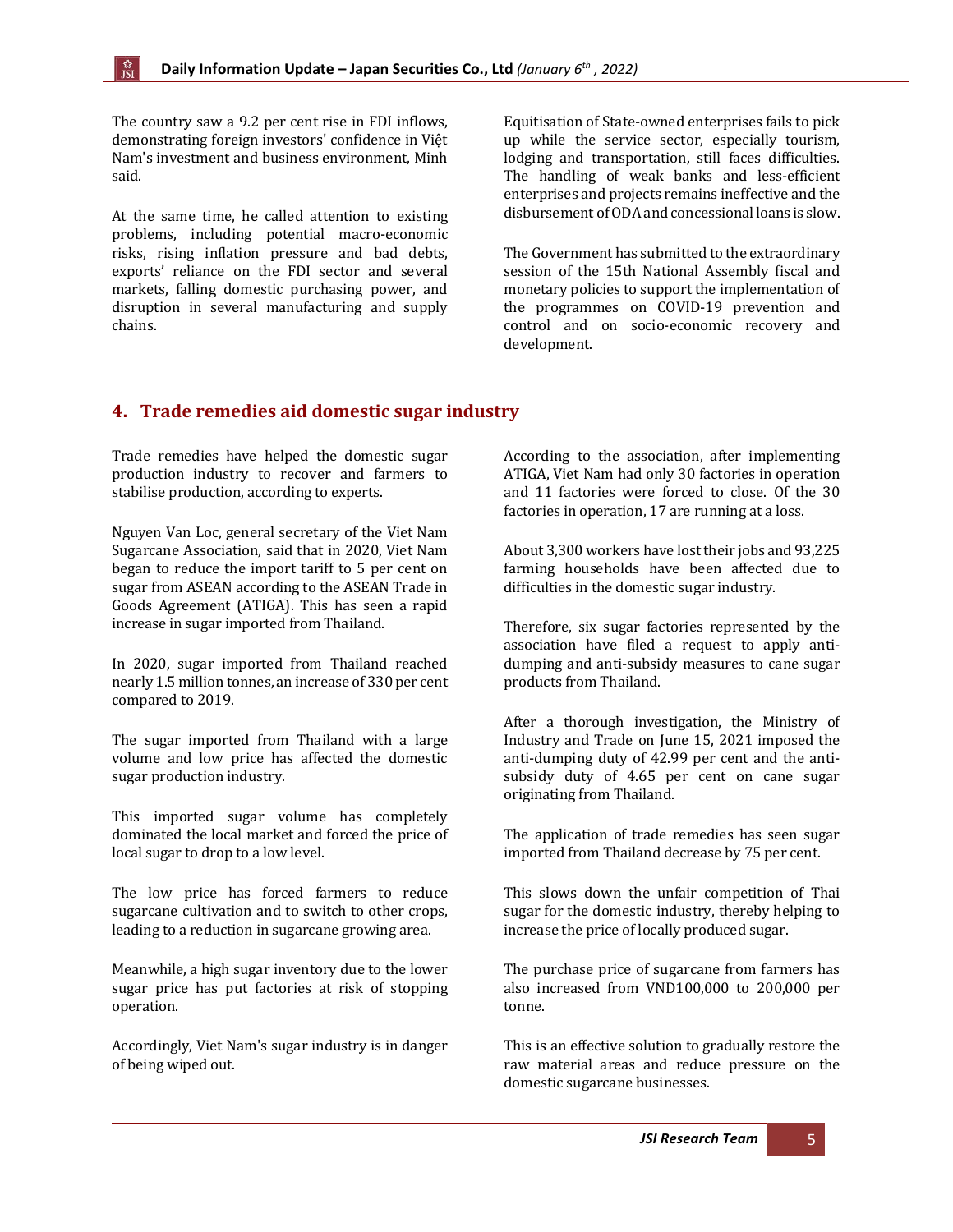Loc said that the trade remedies had reduced unfair competition of Thai sugar with local sugar products, thereby helping to increase the price of domestically produced sugarcane, saving a series of sugarcane factories and stabilising sugarcane production for farmers.

"Since the decision to apply the trade remedies on Thai sugar, the local sugarcane companies have determined that it is the time for them to restore production. Therefore, Son Duong Sugar and Sugarcane JSC has continued investment policies and increase the purchasing price of sugarcane for farmers," said Nguyen Hong Minh, general director of the Son Duong Sugar and Sugarcane JSC.

"The higher purchasing price has left the farmers rest assured in restoring the raw material areas. Now, if the market is stable, the sugar factories will recover and develop production in the next 3-4 years."

However, there are signs of tax evasion, antidumping and anti-subsidy in other ASEAN countries other than Thailand, Minh said.

Therefore, the company proposes the State to apply trade remedies for sugar from ASEAN countries.

Chu Thang Trung, deputy director of the Trade Remedies Department, said that sugar production industry was one of the industries having regional and global market integration, so the industry

knows that there are trade remedies that can be applied to protect the legitimate interests of the manufacturing industry.

Trung said that in the context of liberalisation and globalisation, more countries were reducing tariffs, especially when participating in free trade agreements.

That reduces import taxes on many items and even completely eliminate them, creating more and more competition between imported goods and domestically produced goods.

"The application of trade remedies is to ensure a fair competitive environment between imports and domestically produced goods. For the domestic sugar processing companies and industry themselves, they need to improve their competitiveness to compete with imported goods," said Trung.

According to Trung, up to now, Viet Nam has conducted trade remedy investigations for 25 cases in total, including 15 anti-dumping cases, six selfdefence cases, one anti subsidies case and two tax evasion cases.

Among them, most cases were for metal products such as steel and steel products. There is also a number of cases related to wood, sugar and some other items.

#### <span id="page-5-0"></span>**5. Still plenty of potential for tech companies to tap**

Although Viet Nam is placing great emphasis on the technology sector, the growth of technology stocks on the stock market is still modest compared to their potential.

Prices of Viet Nam's giant FPT Corporation (FPT) fluctuate in a narrow range and have not exceeded three-digit numbers so far, although the company recorded strong increases in business results over the quarters.

FPT, the largest software company in Viet Nam, achieved revenue of VND28.21 trillion (US\$1.24 billion) in the first 10 months of 2021, up 19.4 per cent, and profit after tax of VND4.3 trillion, up 20 per cent over the same period in 2020.

Revenue from new contracts in the technology segment reached VND19.5 trillion, up 27 per cent.

At the current price, a share's price/earnings (P/E) ratio is approximately 23 times, much lower than the P/E of technology corporations around the world.

Contrary to FPT, CMG shares of The CMC Corporation, the second-largest Information and Communications (ICT) group in Viet Nam, are traded at quite high prices. At the end of November this year, CMG was priced at VND62,500 per share, P/E was up to nearly 40 times. However, the liquidity of these stocks is very low, at less than 100,000 units per session.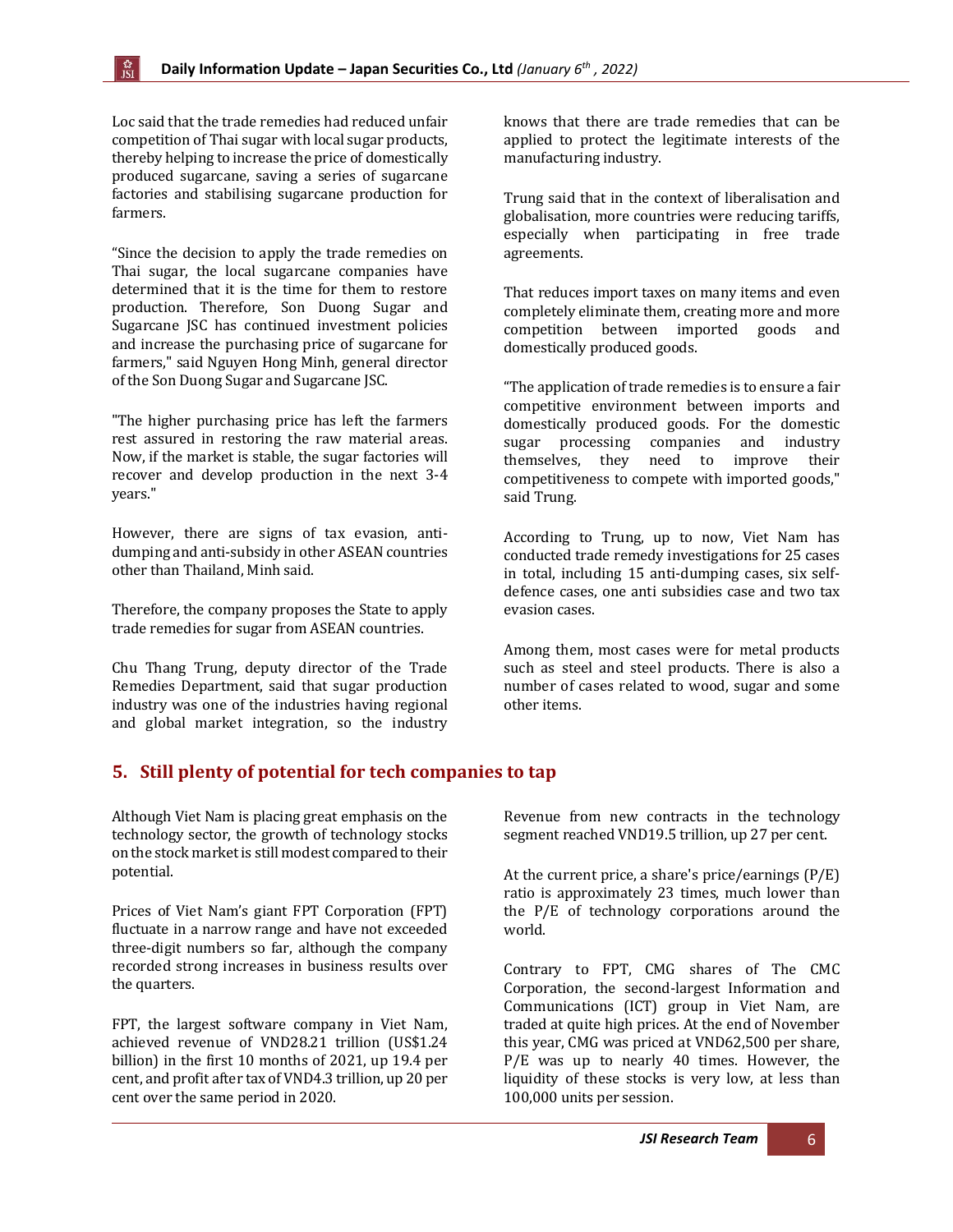CMG's share price has increased sharply, nearly doubling compared to the beginning of 2021. Many large shareholders wanted to sell out, such as Agribank which registered to sell more than 3 million shares.

In terms of operations, after partnering with strategic shareholder Samsung SDS, CMC Group has not made any breakthroughs to show that the partnership has begun to bear fruit. The two sides need time to resolve the challenges in cultural differences and working methods.

Apart from the two giants above, there are other small-cap technology enterprises in the market such as Joint Stock Company For Telecom & Informatics (ICT), Electronics Communications Technology Investment Development Corporation (ELC), Innovative Technology Development Corporation (ITD) and Information and Networking Technology JSC (CMT).

These enterprises have charter capital from VND100 billion to VND500 billion, with stock prices fluctuating around 2x. There are stocks with P/E of just around 5 times, which is relatively low in the valuation of stocks in the technology industry.

Some newbies in the technology sector have used the "tech label" to tell their compelling stories, pushing the stock prices upwards.

Simco Song Da Joint Stock Company (SDA) reported shares increasing 14 times in three months from VND4,485 per share to VND75,000 per share.

The sharp rise was attributed to the company's promotion of artificial intelligence applications in the COVID-19 tracing product, and a series of other technology solutions. However, with poor business results, SDA stock then flipped and fell to the floor prices for many sessions.

Another technology company, Sai Gon Telecommunication & Technologies Corporation (SGT), was known for technology but has shifted to the real estate segment. Thanks to some industrial park projects, the market prices of SGT have risen from VND7,000 per share to over VND30,000 per share.

#### **Bright future**

In the past five years, Viet Nam's information technology industry has made great progress with an average growth rate of 26.1 per cent per year, becoming one of the key economic sectors with large revenue contribution to the State budget.

A number of small-scale technology businesses are starting to transform and actively seeking out new business activities.

Joint Stock Company For Telecom & Informatics (ICT) earns some VND2 trillion in revenue and VND75 billion in after-tax profit each year. It has also become the operator and provider of a phone-based lottery sales system for Viet Nam Lottery Company (Vietlott) with sales via mobile apps reaching more than VND1 trillion per year.

Mobile Money and 5G telecommunications networks are now the two important trends that positively affect the long-term prospects of telecommunications businesses. Information technology businesses are expected to benefit from public investment and the Government applying digital transformation to "Make in Viet Nam" products.

The information technology package for 11 routes of the North-South expressway will have a total value of VND4 trillion, focusing on services such as intelligent traffic, operating supervision, and automatic toll collection. The businesses on the stock market that are expected to be beneficiaries are Pioneer Technology and Elcom.

Digital transformation for uninterrupted businesses in a difficult context such as the pandemic will continue to be a big trend in the future. Deloitte's survey of 2,750 private businesses found that business leaders around the world believe that the impacts of the pandemic on a large scale will not only last for the next 12 months, but for the next several years.

In this context, businesses must renovate in all aspects, with development strategies focusing on improving labour productivity and digital transformation.

About 69 per cent of businesses in the survey said that they had significantly accelerated the digital transformation process during the crisis, with the belief that digital transformation will ensure trading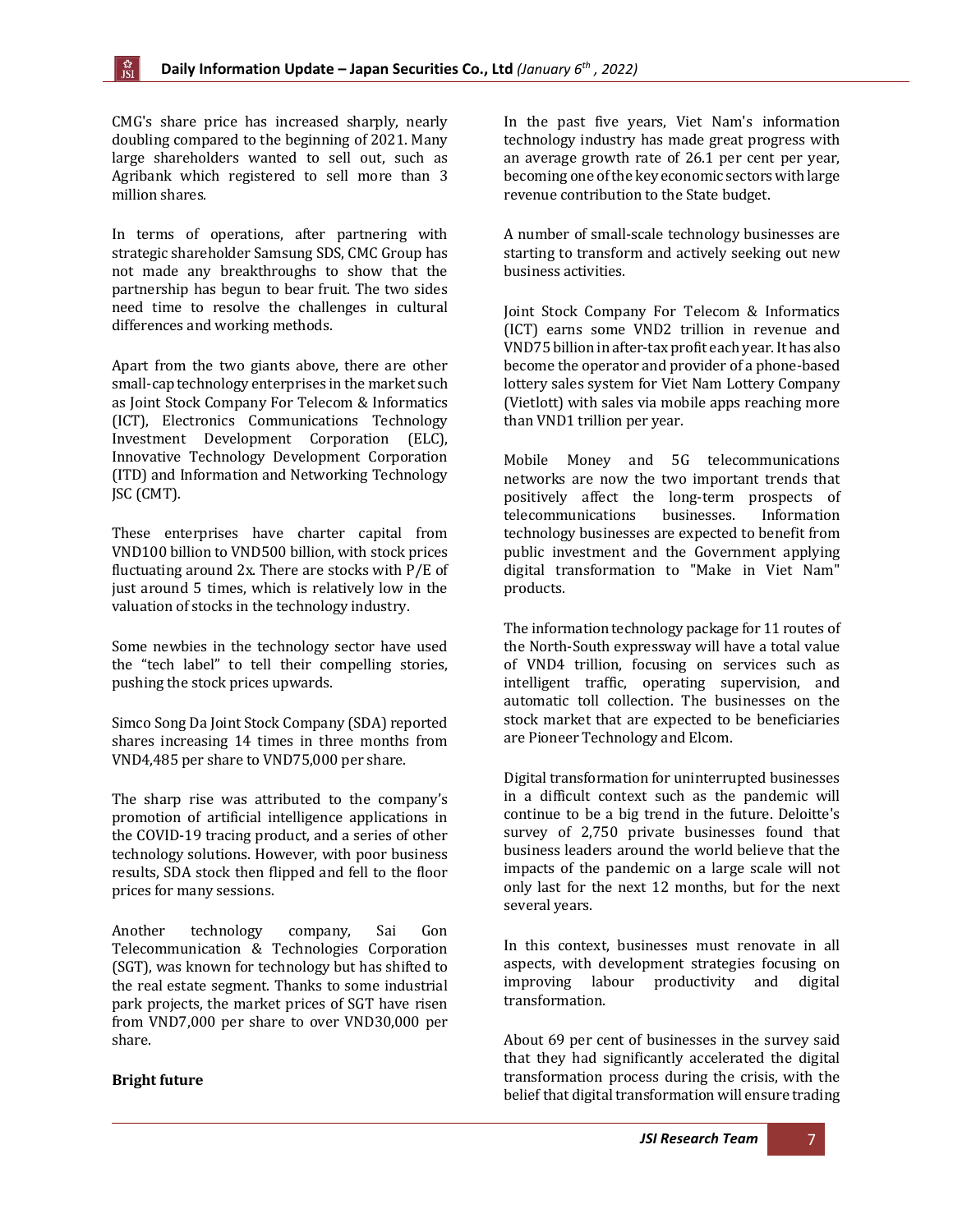is uninterrupted, along with many other benefits such as improved customer experience, increased sales, enhanced manageability and reduced costs, thereby bringing higher profits.

#### <span id="page-7-0"></span>**6. Year-end e-commerce boom portends economic revival**

Viet Nam, like many other countries, suffered economically from the COVID-19 pandemic in the second half of 2021, but the boom in demand during the peak year-end shopping season augurs well for a recovery and provides momentum for 2022.

According to a study by Facebook and Bain & Company, the pandemic has caused a paradigm shift in shopping habits.

The way Vietnamese consumers shop has undergone a great change, with online channels playing an increasingly larger role in each stage such as awareness, research and purchase.

Furthermore, the number of categories of goods bought online has increased by half and of online stores by 40 per cent, resulting in a 150 per cent increase in total online retail sales from 2020.

According to statistics from J&T Express, an international express delivery company, the number of orders in November with Mega Days on 11/11 and Black Friday increased sharply compared to the same period in 2020.

The orders were no longer concentrated in big cities but came from provinces across the country.

A survey by Facebook and GroupM Vietnam found that 46 per cent of internet users in rural areas shop online.

The report also predicted that the monthly spending on FMCG in rural areas will increase by 7 per cent annually until 2025, faster than in tier 1 urban areas (4 per cent).

#### **Year-end shopping season**

The Facebook-Bain study, 'SYNC Southeast Asia,' said after a long period of restrictions, the 2022 Lunar New Year is expected to explode across the country as consumers spend and shop earlier than usual for Tet.

At the same time, e-commerce is gradually becoming familiar to many people, with 79 per cent saying they purchased online during Tet 2021 and 90 per cent saying they would consider shopping online in future, it said.

#### <span id="page-7-1"></span>**7. Businesses urged to invest in marine farming**

Businesses investing in marine aquaculture contribute to sustainable development and building marine eco-systems, Deputy Minister of Agriculture and Rural Development Phùng Đức Tiến said.

Việt Nam has great potential for marine aquaculture, but technical infrastructure, especially for industrial farming of marine species, is lacking, according to the ministry.

Experts say coastal aquaculture remains very modest compared to the country's potential.

The marine aquaculture area and output have increased by 20 per cent every year since 2010 to 70,000ha and 650,000 tonnes now.

The Government recently approved a project for its development until 2030 with the overall goal of developing into a safe, effective, sustainable, and eco-friendly industry that produces branded products for the domestic and export markets and generates jobs and improves incomes in coastal areas, contributing to improving the security of the country's seas and islands.

It will focus on adapting to climate change, restructuring production activities and building value chains for various products.

By 2025 it targets having an area of 280,000ha for aquaculture, an output of 850,000 tonnes and exports of US\$800 million to \$1 billion.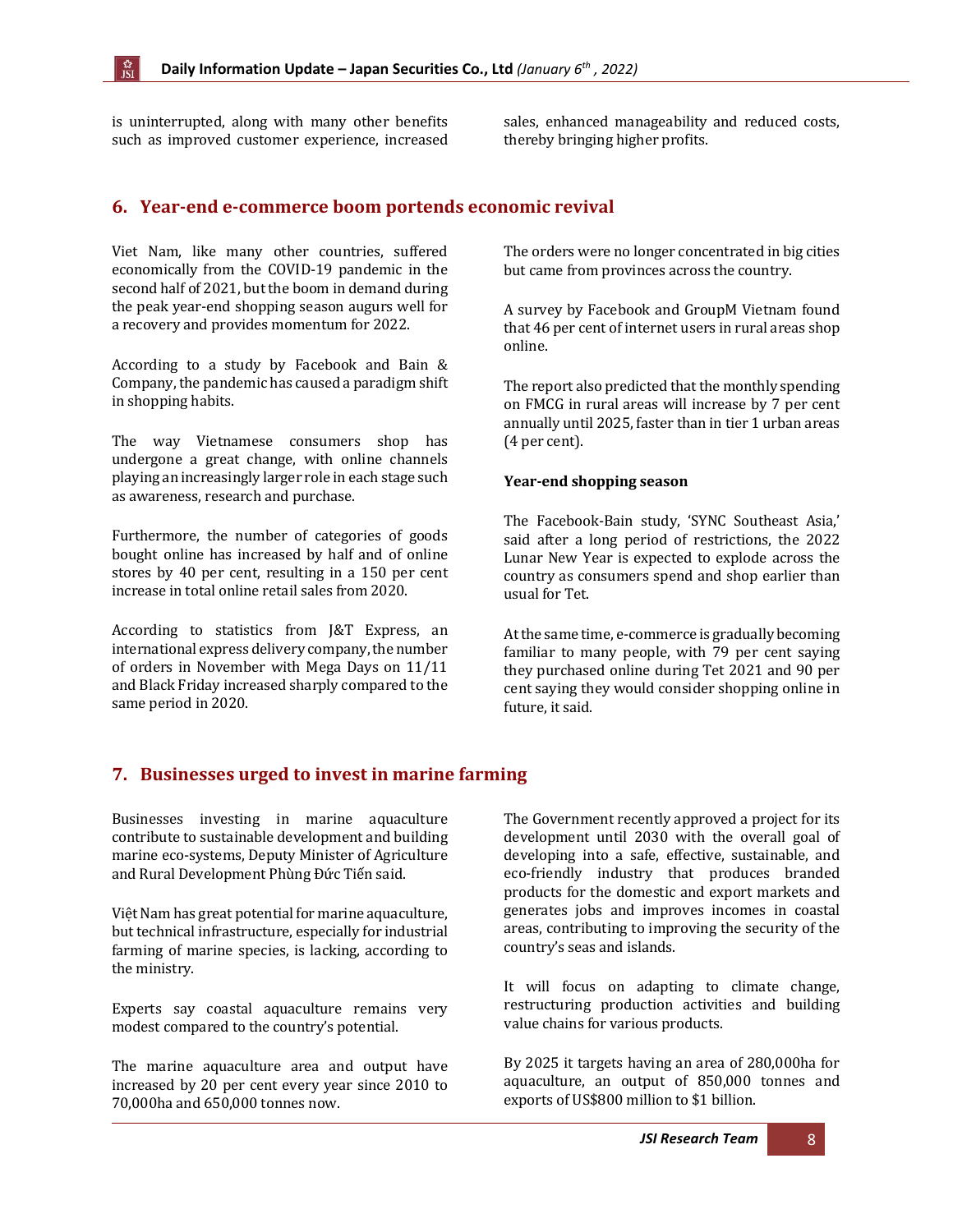A fleet of logistics vessels and offshore marine farming areas will be set up in key provinces.

☆<br>JSI

Incentives will be offered for offshore industrial aquaculture to encourage investments in major coastal cities and provinces like Quảng Ninh, Hải Phòng, Bình Định, Phú Yên, Khánh Hòa, Ninh Thuận, Bình Thuận, Bà Rịa - Vũng Tàu, Cà Mau, and Kiên Giang.

Priority will be given to multi-species farming and supporting a shift away from traditional to industrial models.

The use of technology, international technology transfer and investments will be also promoted, and research projects will be supported.

Việt Nam aims to have an advanced marine farming industry with sustainable development and systematic management by 2045.

It hopes to increase annual output and exports to three million tonnes and over \$10 billion.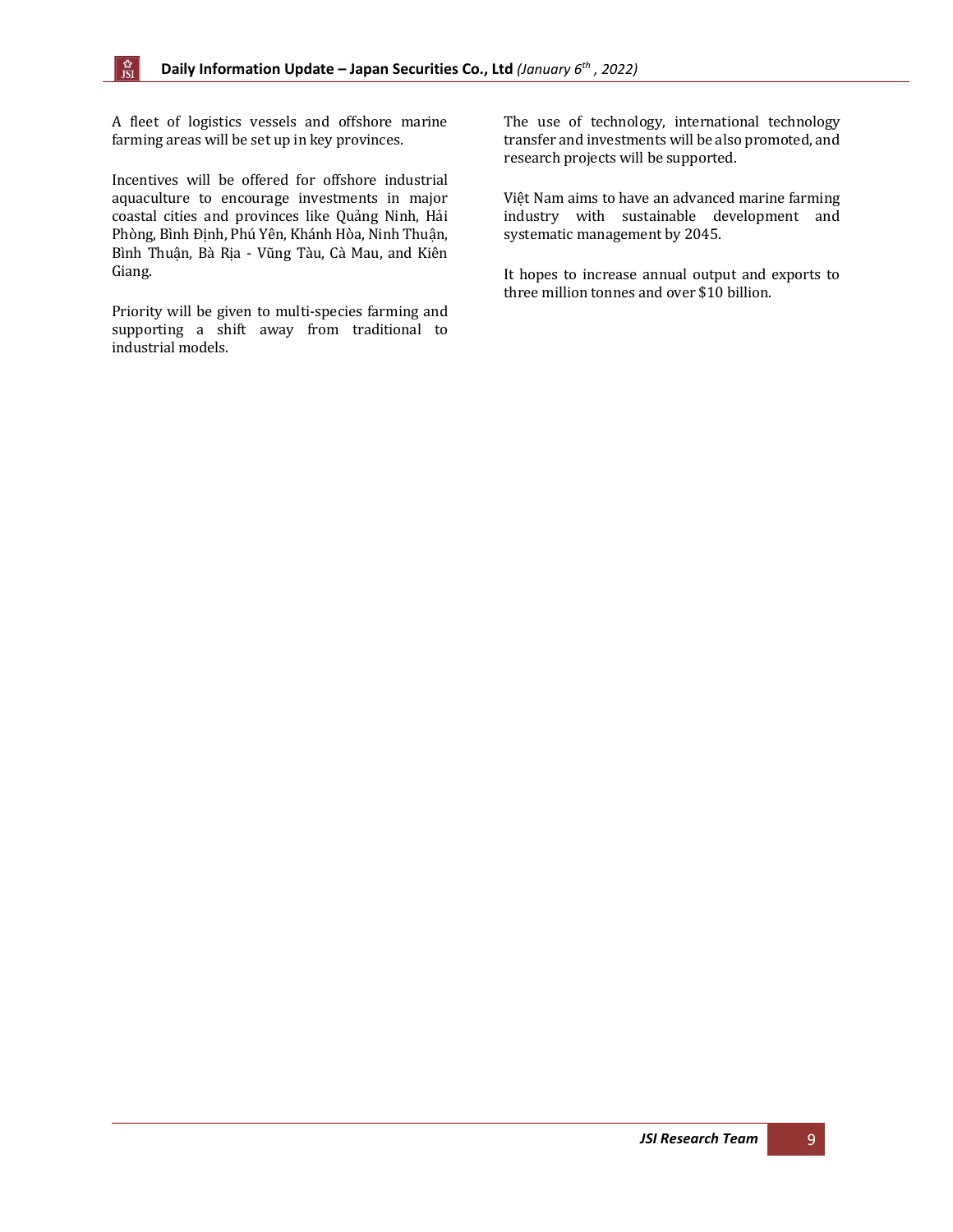## **Corporate News**

### <span id="page-9-0"></span>**8. TPB: TPBank posts US\$263 million pre-tax profit in 2021**

#### **↓ -1.75%**

TPBank posted a pre-tax profit of more than VNĐ6 trillion (US\$263.3 million) in 2021, increasing 40 per cent from the previous year.

TPBank was the first bank in the country announcing its business results for the whole year, with positive results.

By the end of 2021, its total assets reached VNĐ295 trillion, representing 42 per cent year-on-year increase and surpassing 17 per cent of the set target. Its total operating income (TOI) rose by 30 per cent from the previous year. Its bad debt was controlled at 0.9 per cent.

The bank last year mobilised more than VNĐ262 trillion, increasing VNĐ77 trillion from 2020, of which the capital mobilisation mainly came from deposits of organisations and individuals.

In addition to profit from lending activities, the bank's net income from services also rose by 65 per cent from the previous year, reaching VNĐ1.5 trillion.

Its market capitalisation reached over \$2.8 billion by the end of last year.

In 2021, TPBank was approved twice by the State Bank of Việt Nam to increase its charter capital, bringing the total charter capital to more than VNĐ15.8 trillion by issuing private offering and issuing shares to pay dividends.

As a result, its capital adequacy ratio was enhanced. By the end of 2021, TPBank's capital adequacy ratio (CAR) was nearly 14 per cent, nearly double the 8 per cent required by the central bank.

"Improving capital base is one of the factors that helped TPBank to keep its growth momentum during a difficult period due to the pandemic's impact, especially when the bank completes and applies Basel III and IFRS9 international standards in the fourth quarter of 2021," said Nguyễn Hưng, TPBank's general director.

Facing complicated developments of COVID-19, in 2021, TPBank has made adjustments to diversify its revenue sources.

"We have deployed many digital technology products and services to meet the contactless needs of customers during the pandemic period, especially, focusing on exploiting the number of customers with good quality and low risk ratio."

TPBank's products and services have been continued to be applied to artificial intelligence and modern technologies. Its cost income ratio (CIR) last year decreased from 40 to 33 per cent. Its return on asset (ROA) and return on equity (ROE) were 1.94 and 22.61 per cent, respectively.

Digitisation also contributed to TPBank's growth in the number of customers, from 1.7 million in 2017 to 5 million by the end of 2021, of which more than 2.4 million were regular customers on electronic transaction channels.

#### <span id="page-9-1"></span>**9. GIL: Notice of foreign ownership ratio limit**

#### **↑ 5.79%**

According to the Official Document No.9090/UBCK-PTTT dated December 31, 2021 by the Vietnam Securities Commission of Vietnam (SSC), SSC approved that the foreign ownership ratio limit of Binh Thanh Import Export Production and Trade Joint Stock Company (GIL) will be 50%.